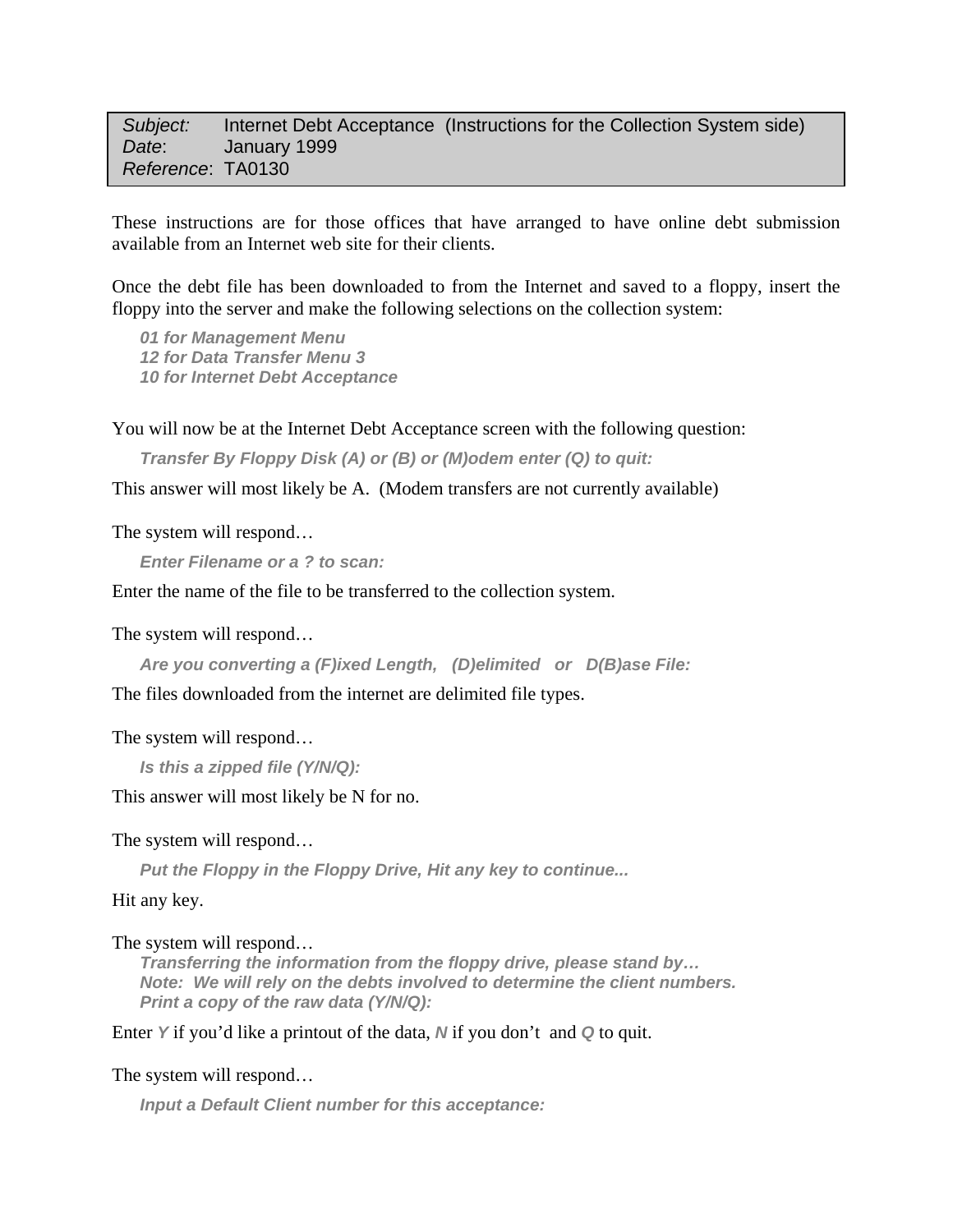In theory, every debt about to be accepted is supposed to have a legitimate client code present as part of the debt. Unfortunately, at this time, testing for legitimate client codes, when clients are inputting the information, is not available. So, in the event that a debt is being accepted with an invalid client, this default client code will be used instead. At the end of the acceptance routine, a client inventory report can be run to list any and all accounts that need manual intervention to establish the legitimate clients*.* 

The system will respond…

*Would you like to Schedule New Debts (Y/N):* 

If you answer *Y*, you will have the ability to enter a schedule date and time.

The system will respond…

*Will you be forwarding out any of these accounts (Y/N):* 

If you answer *Y*, you will have additional choices of forwarding using a Straight Commission or Percentage. Whichever you choose, you will be allowed to enter the specifics. You will also have the option of changing the Collector/Autouser on the forwarded debts.

The system will respond…

*Override regular collector assignment (Y/N):* 

Answer *N* to allow debts to be assigned to Collectors according to the Extended Debt Ranges settings. If you answer *Y*, you will be presented with a table. The table will list collectors that have Extended Debt Ranges setup and the number of active debtors (a debtor with five multiples is one active debtor), the number of active debtors that are forwarded and the net number of debtors (Active Debtors - Forwarded Debtors). Use the *Net Debtors* column to determine how many debtors each collector should have. Enter this amount for the Maximum Number of Debtors per Collector. The system will update the *Allowable Debtors* column by subtracting *Net Debtors* from the *Maximum Number of Debtors*. The user can override the value in the *Allowable Debts*. For each collector, an overflow user must be entered. This must be one of the collectors in the table or the branch default collector.

When the system is assigning accounts according to the *Extended Debt Ranges*, it will track the number of debts assigned to each collector and if the *Allowable Debts* is exceeded the debt will be assigned to the *Collectors Overflow User*. This will help to balance the assignment of new accounts according to how many active debtors that each Collector currently has.

The system will respond…

*Proceed with the creation of new debts (Y/N):* 

Enter *Y* to proceed or *N* to abort.

At this point, the data will go through an initial processing stage and you will be informed of...

*Total number of Debts Total amount of Debts Number of Debts with unknown clients*